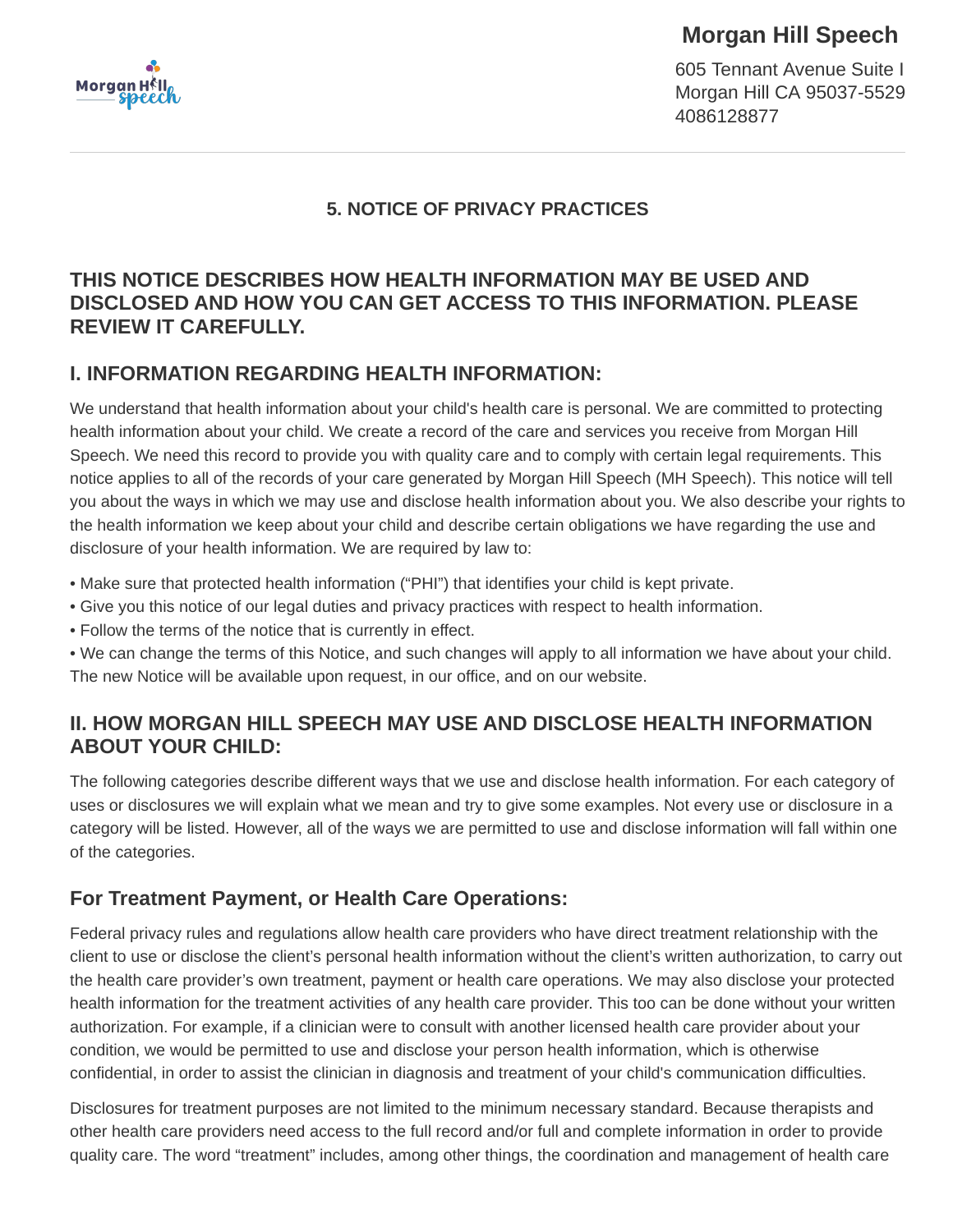providers with a third party, consultations between health care providers and referrals of a patient for health care from one health care provider to another.

## **For Lawsuits and Disputes:**

If you are involved in a lawsuit, we may disclose health information in response to a court or administrative order. We may also disclose health information about your child in response to a subpoena, discovery request, or other lawful process by someone else involved in the dispute, but only if efforts have been made to tell you about the request or to obtain an order protecting the information requested.

## **III. CERTAIN USES AND DISCLOSURES REQUIRE YOUR AUTHORIZATION:**

1. Speech and Language session notes. We do keep "session notes" for each session we see your child in our Electronic Medical Record system and any use or disclosure of such notes requires your authorization unless the use or disclosure is:

a. For MH Speech to use in treating our clients.

b. For MH Speech to use in training or supervising speech and language therapists within Morgan Hill Speech to help them improve their skills in therapy.

c. For MH Speech to use in defending ourselves in legal proceedings instituted by you.

d. For use by the Secretary of Health and Human Services to investigate our compliance with HIPAA.

e. Required by law and the use or disclosure is limited to the requirements of such law.

f. Required by law for certain health oversight activities pertaining to the originator of the session notes.

g. Required by a coroner who is performing duties authorized by law.

h. Required to help avert a serious threat to the health and safety of others.

2. Marketing Purposes. MH Speech will not use or disclose your PHI for marketing purposes without your written consent.

3. Sale of PHI. MH Speech will not sell your PHI in the regular course of our business.

# **IV. CERTAIN USES AND DISCLOSURES DO NOT REQUIRE YOUR AUTHORIZATION.**

Subject to certain limitations in the law, we can use and disclose your child's PHI without your Authorization for the following reasons:

1. When disclosure is required by state or federal law, and the use or disclosure complies with and is limited to the relevant requirements of such law.

2. For public health activities, including reporting suspected child, elder, or dependent adult abuse, or preventing or reducing a serious threat to anyone's health or safety.

3. For health oversight activities, including audits and investigations.

4. For judicial and administrative proceedings, including responding to a court or administrative order, although our preference is to obtain an Authorization from you before doing so.

5. For law enforcement purposes, including reporting crimes occurring on our premises.

6. To coroners or medical examiners, when such individuals are performing duties authorized by law.

8. Specialized government functions, including, ensuring the proper execution of military missions; protecting the President of the United States; conducting intelligence or counter-intelligence operations; or, helping to ensure the safety of those working within or housed in correctional institutions.

9. For workers' compensation purposes. Although our preference is to obtain an Authorization from you, we may provide your PHI in order to comply with workers' compensation laws.

10. Appointment reminders and health related benefits or services. We may use and disclose your PHI to contact you to remind you that you have an appointment with us. We may also use and disclose your PHI to tell you about treatment alternatives, or other health care services or benefits that we offer.